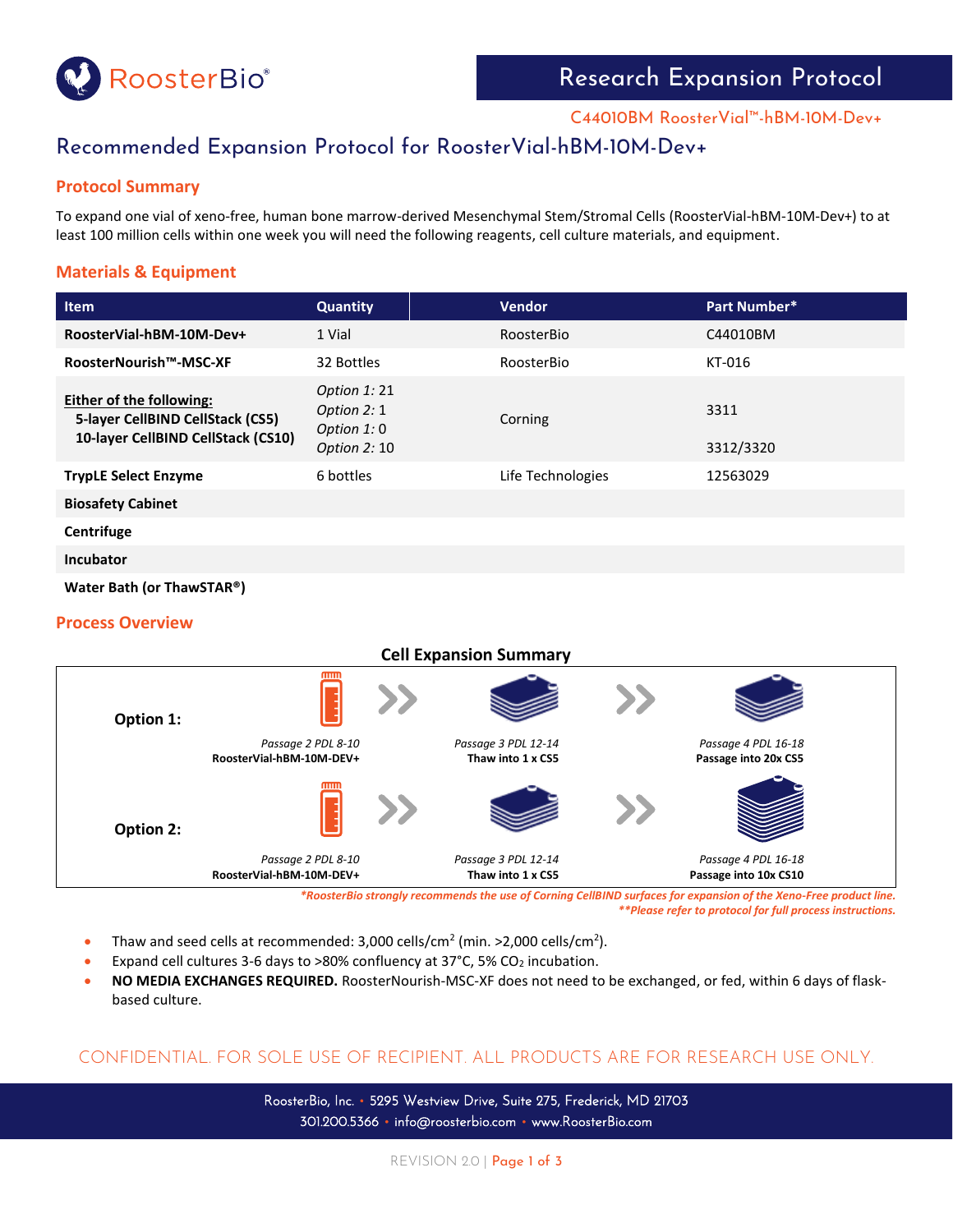

C44010BM RoosterVial™-hBM-10M-Dev+

# Recommended Protocol

## 1. **Expansion Option**

| Vessel | <b>Surface Area</b><br>$\mathsf{(cm^2)}$ | <b>Number Vessels</b><br><b>Needed</b> | <b>Total Surface</b><br>Area (cm <sup>2</sup> ) | Seeding Density Approx. Yield at<br>(cells/cm <sup>2</sup> ) | <b>Harvest</b> | <b>Days of Culture</b> |
|--------|------------------------------------------|----------------------------------------|-------------------------------------------------|--------------------------------------------------------------|----------------|------------------------|
| CS5    | 3.180                                    |                                        | 3.180                                           | 3.100                                                        | $\geq 100M$    | 3 to 6                 |

### **2. Media Preparation**

- 2.1. Bring RoosterNourish-MSC-XF components to room temperature, protected from light, for up to four hours.
- 2.2. Prepare 2 bottles of medium by aseptically adding 2 bottles of RoosterBooster™-MSC-XF (Part No. SU-016) to 2 bottles of RoosterBasal™-MSC (Part No. SU-005/SU-022).
- 2.3. Mix well by capping and gently mixing the bottle.

### **3. Cell Thawing & Seeding**

- 3.1. Aseptically transfer 10 mL of prepared medium into a 50 mL centrifuge tube.
- 3.2. Thaw RoosterVial-hBM-10M-Dev+ vial in an automated thawing device (e.g., ThawStar), or manually in a 37 $^{\circ}$ C water bath. When thawing in a water bath, monitor the vial closely and remove from water bath once only a small bit of ice is remaining (2-3 min).
- 3.3. Aseptically transfer vial into a Biosafety Cabinet (BSC).
- 3.4. Transfer vial contents into the 50 mL centrifuge tube containing prepared medium and mix cell suspension well.
- 3.5. Centrifuge at 280 x g for 10 min.
- 3.6. Aspirate the supernatant and resuspend cells in 10 mL of RoosterNourish-MSC-XF medium. Transfer cells into 750 mL of RoosterNourish-MSC-XF.
- 3.7. Mix well and seed cells equally into one CS5 vessels:

| Type of Culture Vessel | <b>Final Volume per Vessel</b> |  |  |
|------------------------|--------------------------------|--|--|
| $CS5 \times 1$         | 750 mL                         |  |  |

3.8. Transfer vessels into an incubator (37°C, 5% CO2) and ensure surfaces are covered evenly with media.

### **4. Cell Expansion**

- 4.1. Microscopically monitor cell confluency starting on day 3 of culture.
- 4.2. When culture is >80% confluent, cells are ready to harvest.



Note: For best expansion and functional performance, it is recommended to passage the cultures before reaching 90% confluence. If the cultures reach over confluence, this may result in increased aggregation, decreased cell viability, growth inhibition and loss of differentiation potential.

# CONFIDENTIAL. FOR SOLE USE OF RECIPIENT. ALL PRODUCTS ARE FOR RESEARCH USE ONLY.

RoosterBio, Inc. • 5295 Westview Drive, Suite 275, Frederick, MD 21703 301.200.5366 • info@roosterbio.com • www.RoosterBio.com